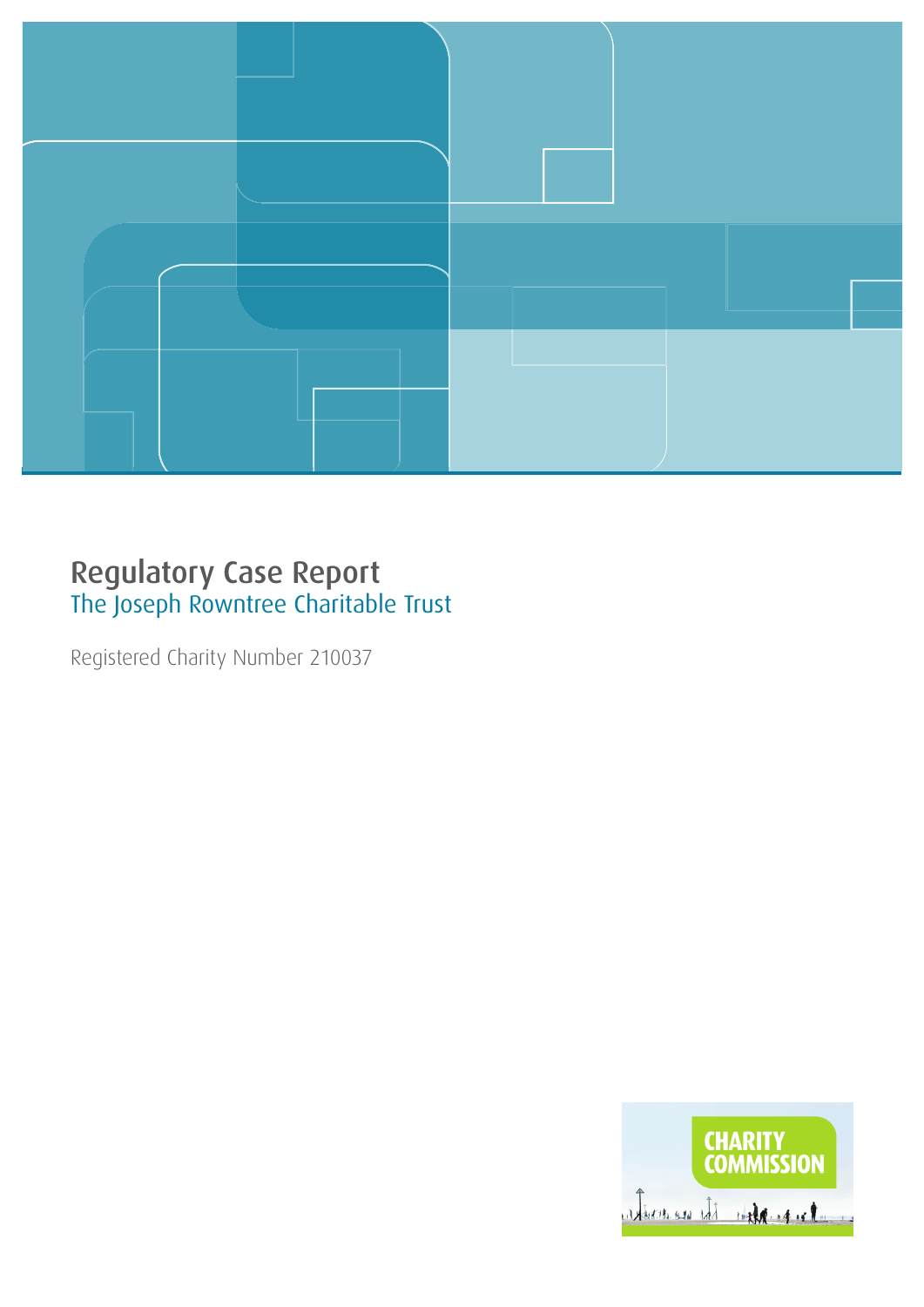1. This is a regulatory case report (the 'report') of the Charity Commission (the 'commission')'s engagement with The Joseph Rowntree Charitable Trust (the 'charity').

# About the charity

- 2. The charity was registered with the commission on 12 February 1963. It is governed by a trust deed dated 6 November 1939 and has general charitable purposes.
- 3. The charity's objects provide that 'the income [is] to be applied for such charitable purposes or objects and in such manner as the trustees shall in their uncontrolled discretion think fit'. The charity's current mission statement is: 'We are a Quaker trust which seeks to transform the world by supporting people who address the root causes of conflict and injustice'. The charity operates in accordance with Quaker values and the Quaker business method, as set out in the trust deed.
- 4. The charity seeks to do this primarily by awarding funding to applicants, including charities, other notfor-profit organisations and individuals. At a meeting with the commission in April 2014, it was stated that approximately two thirds of the bodies to which the charity provided grants were charities (the majority registered in England and Wales) and approximately one third were non-charitable bodies.
- 5. For the financial year ended 31 December 2014, the charity reported an income of £2.1 million and expenditure of £6.7 million.

# Issues under consideration

- 6. The commission received a complaint in September 2013 that the charity was funding an organisation called Cage Prisoners, now known as Cage ('Cage'). The complainant referred to concerns that funds provided by the charity would be used by Cage to 'spread their message of support for jihadism, bigotry and hatred' although no additional information or evidence was provided by the complainant to substantiate these serious claims.
- 7. The commission opened a case into the charity in September 2013. The focus of the case, and the regulatory issues, were to establish whether the grants made by the charity to Cage were in furtherance of the charity's purposes and to ensure that the trustees had complied with their duties under charity law.
- 8. Cage is not a charity. It is a company. It has objects 'to promote human rights throughout the world' and 'other benevolent and philanthropic purposes which [its] directors from time to time think fit' which are not exclusively charitable. The remit and profile of Cage has changed over the years. It has described itself as a 'human rights organisation which exists to raise awareness of the plight of prisoners at Guantanamo Bay and other detainees' and on its website as 'an independent advocacy organisation working to empower communities impacted by the War on Terror. The organisation highlights and campaigns against state policies, striving for a world free from oppression and injustice … and has been campaigning against the War on Terror for more than a decade'**1**.
- 9. Funding other charities or non-charitable organisations can be an effective way to further a charity's purposes. But charities must only fund activities that further their charitable purposes and trustees must ensure they take steps to protect their charity's assets and reputation.

<sup>1</sup> For more information about Cage please see [www.cageuk.org](http://www.cageuk.org).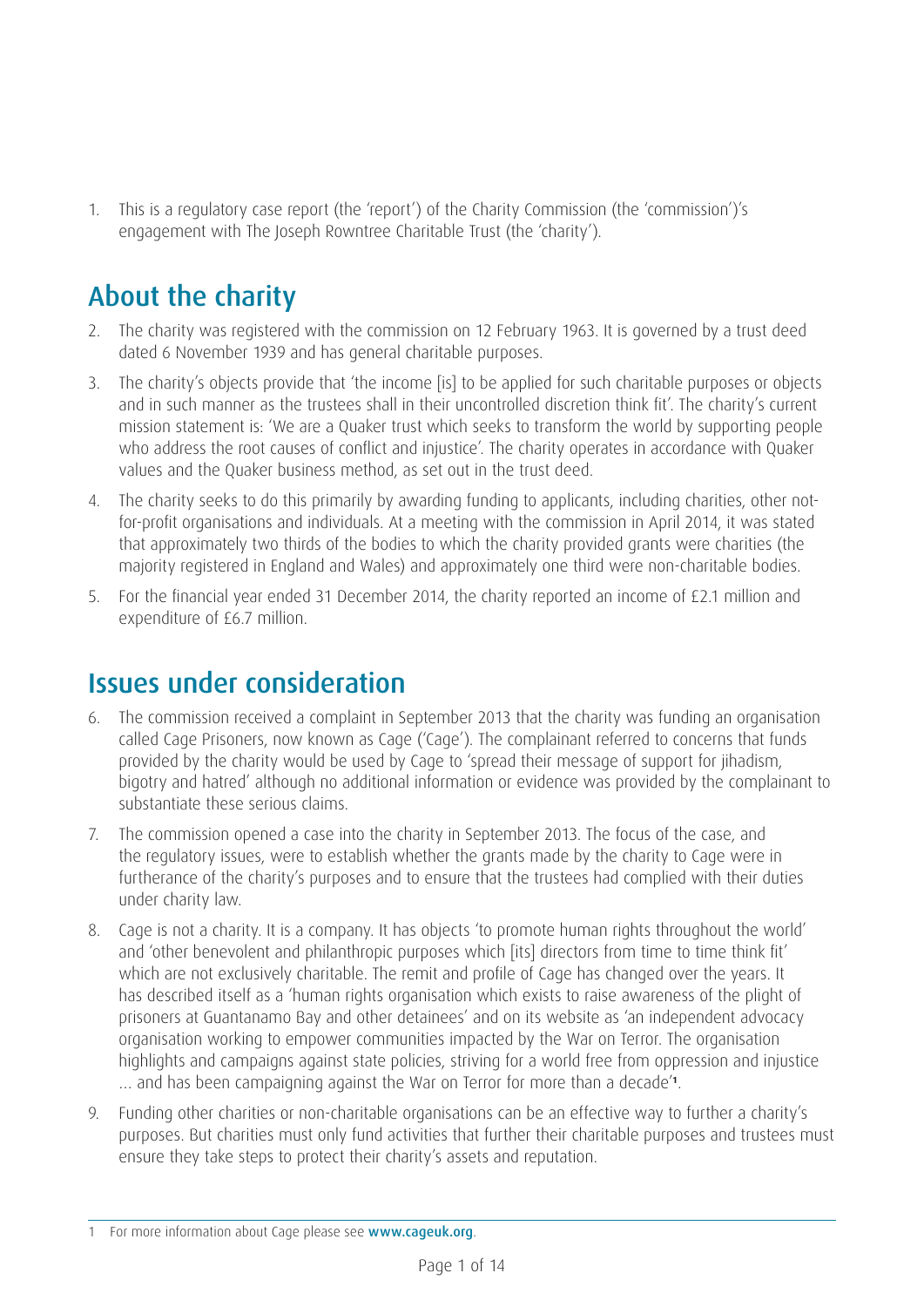- 10. The commission therefore examined the following:
	- The nature of the charity's funding relationship with Cage.
	- Whether the charity's funding of Cage's activities was within and in furtherance of the purposes of the charity.
	- Whether the trustees had complied with their legal duties and responsibilities as trustees; in particular, when awarding funding to applicants (and especially applicants which are not charities) whether (i) the due diligence carried out by the trustees on the applicants and (ii) the monitoring of the end use of funds by the applicants, was sufficient.

### Conduct of the case

11. The commission:

- Wrote to the trustees in December 2013 inviting their response to the complaint.
- Scrutinised the charity's relationship with Cage, and asked the charity to explain the decision-making processes followed by its trustees when agreeing to fund Cage.
- Examined the charity's grant-making policies more generally. The commission looked at how the charity carried out due diligence on funding projects, how it monitored compliance with the terms of the funding it awarded, and how the trustees assured themselves that charitable funds awarded to non-charitable organisations had been properly spent in furtherance of the charity's charitable purposes.
- Met the trustees at the charity's premises in April 2014.
- Examined documentation relating to the charity's grant funding to Cage, including the grant applications made by Cage, the charity's grant offer letters to Cage, the closing reports received on completed grants as well as an interim report on the third grant, Cage's annual accounts, and an external financial review commissioned by the charity and carried out by a firm of specialist charity accountants in respect of the funds awarded to Cage (the 'review').
- Reviewed the reporting requirements specified in the grant conditions.
- 12. The trustees engaged positively with the commission throughout the regulatory engagement, including by promptly providing all information requested, meeting all deadlines set, acknowledging the commission's concerns and proactively making improvements to the charity's grant-making practices.
- 13. The commission wrote to the trustees with its findings in November 2014 and they responded in December 2014. The findings and conclusions of the commission at the end of its formal regulatory engagement with the charity are summarised below.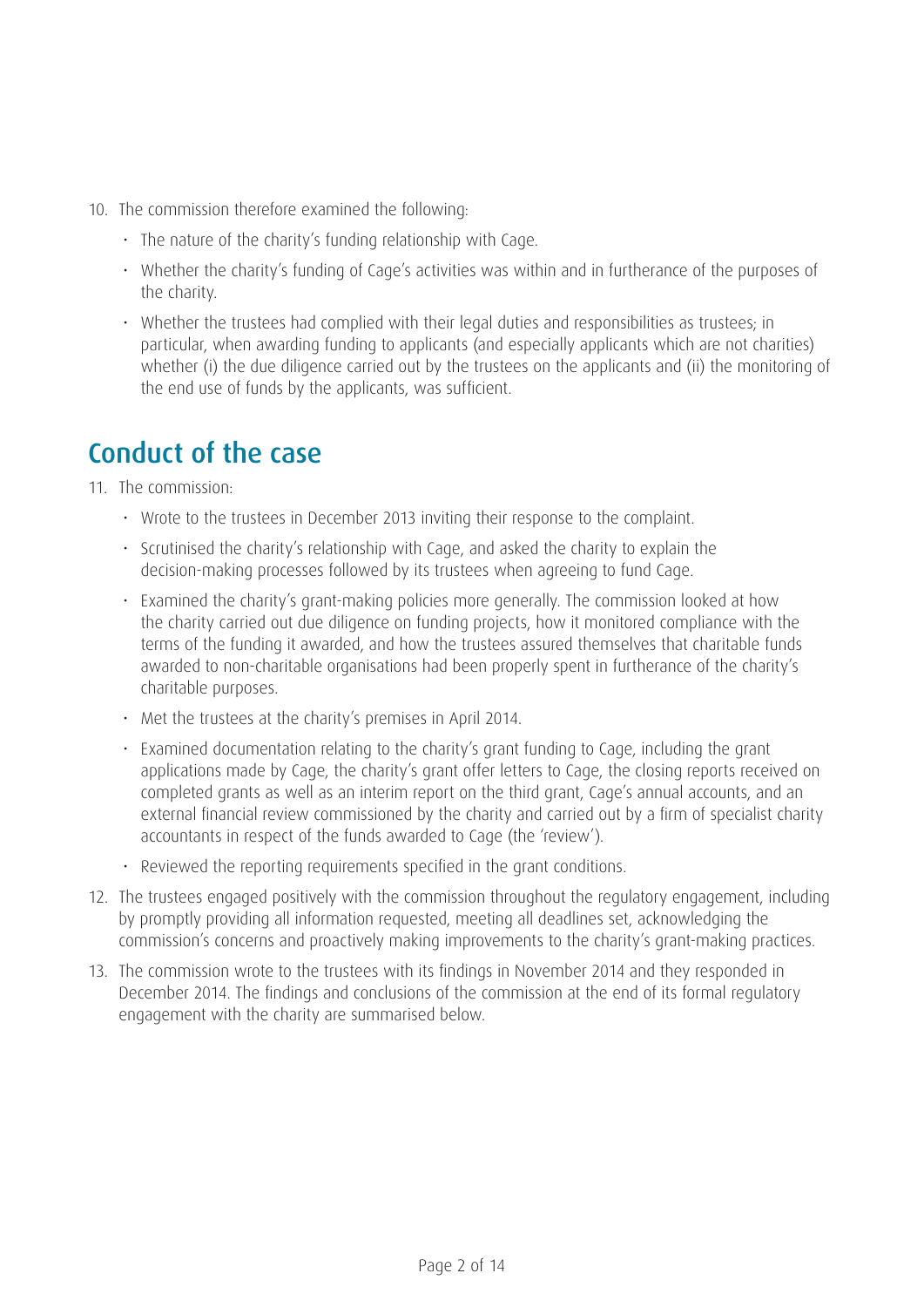# Findings on the issues

### The charity's funding of Cage

14. The commission established that the charity had provided funding to Cage over a 7 year period, as follows:

| <b>Date</b>  | Amount of grant agreed |
|--------------|------------------------|
| 2007         | £50,000                |
| 2008-11      | £120,000               |
| 2011-14      | £135,000               |
| <b>Total</b> | £305,000               |

- 15. The charity confirmed that it made the 3 awards detailed in the table to Cage in 2007, 2008 and 2011. The total funding (£305,000) over the period amounted, on average, to approximately 15% of the income of Cage during the period (a maximum of 25% in one year). This amounted to 0.8% of the charity's total funding during the relevant period. However, £33,750 of the funding from the 2011-2014 grant was not disbursed. See paragraph 20.
- 16. The 2007 grant was a one year grant of £50,000 awarded for a 'programme of work promoting human rights and reconciliation between faith communities' in pursuit of 4 named objectives, namely (i) promoting human rights in the UK and abroad (ii) monitoring abuses of human rights (iii) obtaining redress for and relieving need among the victims of human rights abuses and (iv) promoting and advancing interfaith dialogue. Cage's then director Moazzam Begg ('Mr Begg') was to be employed 'to undertake a programme of bridge building work in the national and international debate about terrorism and human rights' and reconciliation work. This grant was subject to a grant agreement requiring the monies to be used for charitable purposes.
- 17. The charity also agreed that the 2007 grant could be used to pay for additional legal advice for Cage to 'develop an appropriate constitutional framework (up to £10,000)'.
- 18. The 2008-2011 grant award of £120,000 over 3 years was 'to support the organisational activities of Cage'. The trustees informed the commission that they understood this grant was for the costs of the core charitable activities of Cage. It provided £40,000 funding per year and included the costs of paying Cage's staff. This grant was also subject to a grant agreement requiring the monies to be used for charitable purposes.
- 19. The 2011-2014 grant totalled £135,000 and was awarded to support Cage's 'core educational and research related work' to advance the 4 purposes given in paragraph 16. This grant also included the costs of paying for staff. This grant was also subject to a grant agreement requiring the monies to be used for charitable purposes.
- 20. At the start of the commission's engagement with the charity, the commission established that the then current 3 year grant (2011-2014) was almost at an end - the most recent payment had been made in January 2014. Three more payments totalling £33,750 were due to be paid under the 2011-2014 grant. However, the charity suspended these final grant payments following terrorist charges brought against and financial restrictions imposed on Mr Begg**2**. As at December 2014, a total of £271,250 had been paid to Cage since 2007 (£305,000 less £33,750).

<sup>2</sup> All charges and financial restrictions against Mr Begg were subsequently withdrawn.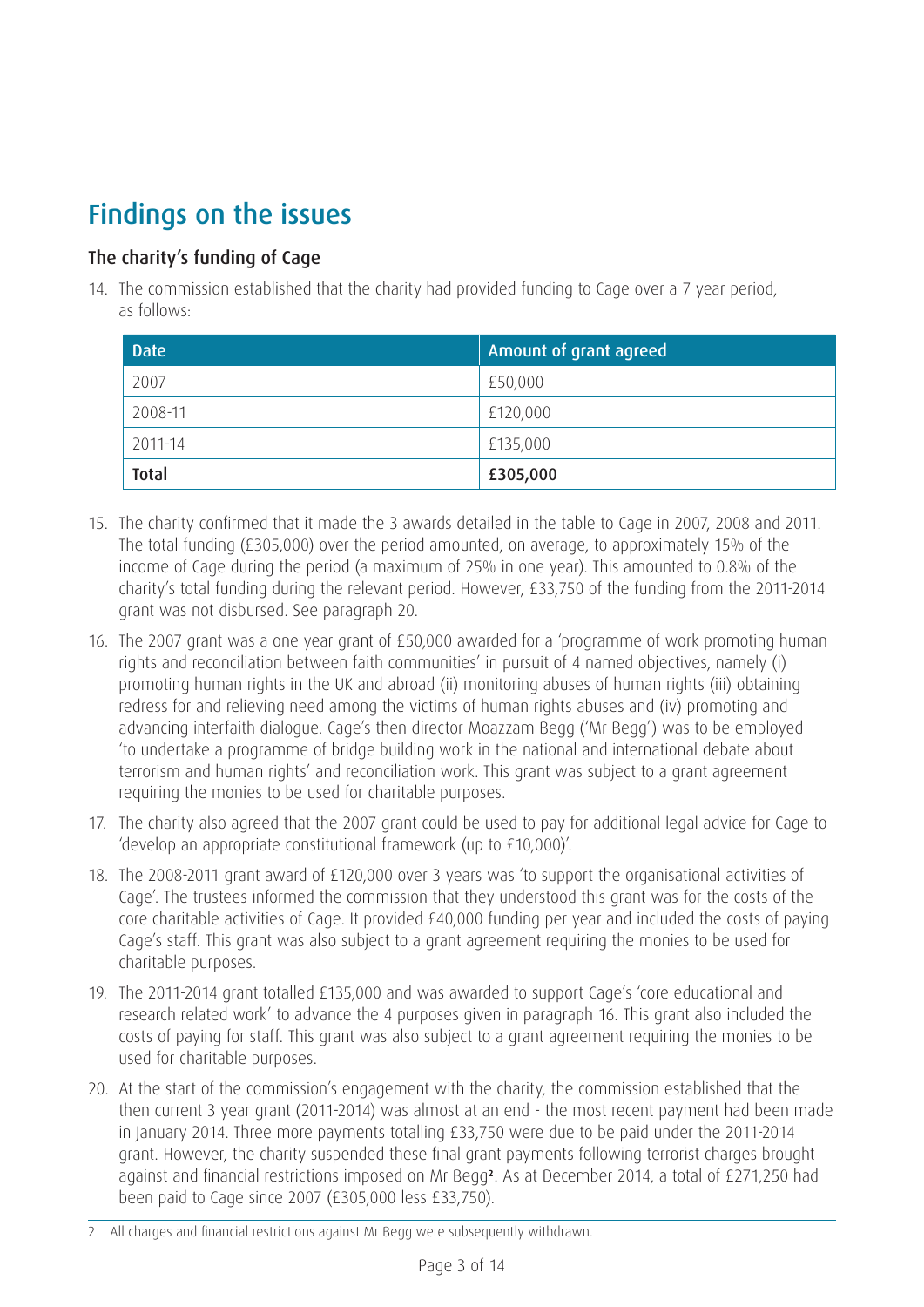21. The trustees proactively commissioned the review to examine the funds awarded to Cage under the then current 2011-2014 grant programme. The review was undertaken by a team of professional charity accountants. The trustees' view was that the review assisted the charity in understanding how funds had been spent. However, the review concluded that it was not possible to attribute costs to specific projects undertaken by Cage in view of the accounting and financial reporting systems used by Cage. The review identified that the costs attributable to Cage's casework activities during this period amounted to £112,522 and that this sum exceeded the value of the funding awarded to Cage by the charity during this period (£101,250 - being the 3 year grant programme amount of £135,000 less the £33,750 due but unpaid). The review stated 'We therefore consider it not unreasonable to conclude that the JRCT funding was properly applied to these activities'. The commission took the view that the review did provide some assurance as to how the grants were spent, but only to a limited extent.

#### Whether the funding of Cage's activities by the charity was within and consistent with the charity's own objects and in furtherance of its charitable purposes

- 22. The charity's view was that the funding to Cage was consistent with the charity's objects, namely the advancement of conflict resolution and reconciliation between faith communities, alongside the advancement of human rights and the sound administration and development of the law.
- 23. In addition, both the charity's trustees and their legal advisers were of the view that all of Cage's activities were capable of furthering the charity's charitable purposes. They said:
	- Funding Cage was permissible because the grants were in furtherance of the charitable purpose of the advancement of human rights since the grant conditions were confined to the 4 objectives referred to on page 3.
	- The funds had been spent on activities such as dealing with the unlawful detention of prisoners, abuses of human rights, campaigning against extra judicial killing and inter-faith bridge-building between minority Muslim communities and other faith communities in Western countries.
- 24. Even if some of its funds were used for political activities which was and is not accepted by the charity - the charity argued that (in line with the commission's CC9 and RR12 guidance) the charity may undertake or support political activity in pursuit of its charitable objects, provided that such activity is not sufficiently substantial or continuous for it to be inferred that the charity's purposes are to some extent political.
- 25. Under charity law, whilst the charitable purpose of promoting human rights can be supported in a number of ways, not all activities to support or promote human rights activities will be capable of furthering a charitable purpose. Some human rights organisations choose not to be charitable because of the limitations that charity law requirements would impose on them.
- 26. The commission noted that the objectives identified in the charity's grant offer letters to Cage included, as a standalone objective, 'promoting human rights in the UK and abroad'. An unlimited standalone objective of promoting human rights in the UK and abroad is wider than charity law allows. The commission concluded that this objective therefore gave a misleading signal to both Cage and the charity that anything that was capable of promoting human rights was capable of being funded from the grant provided by the charity.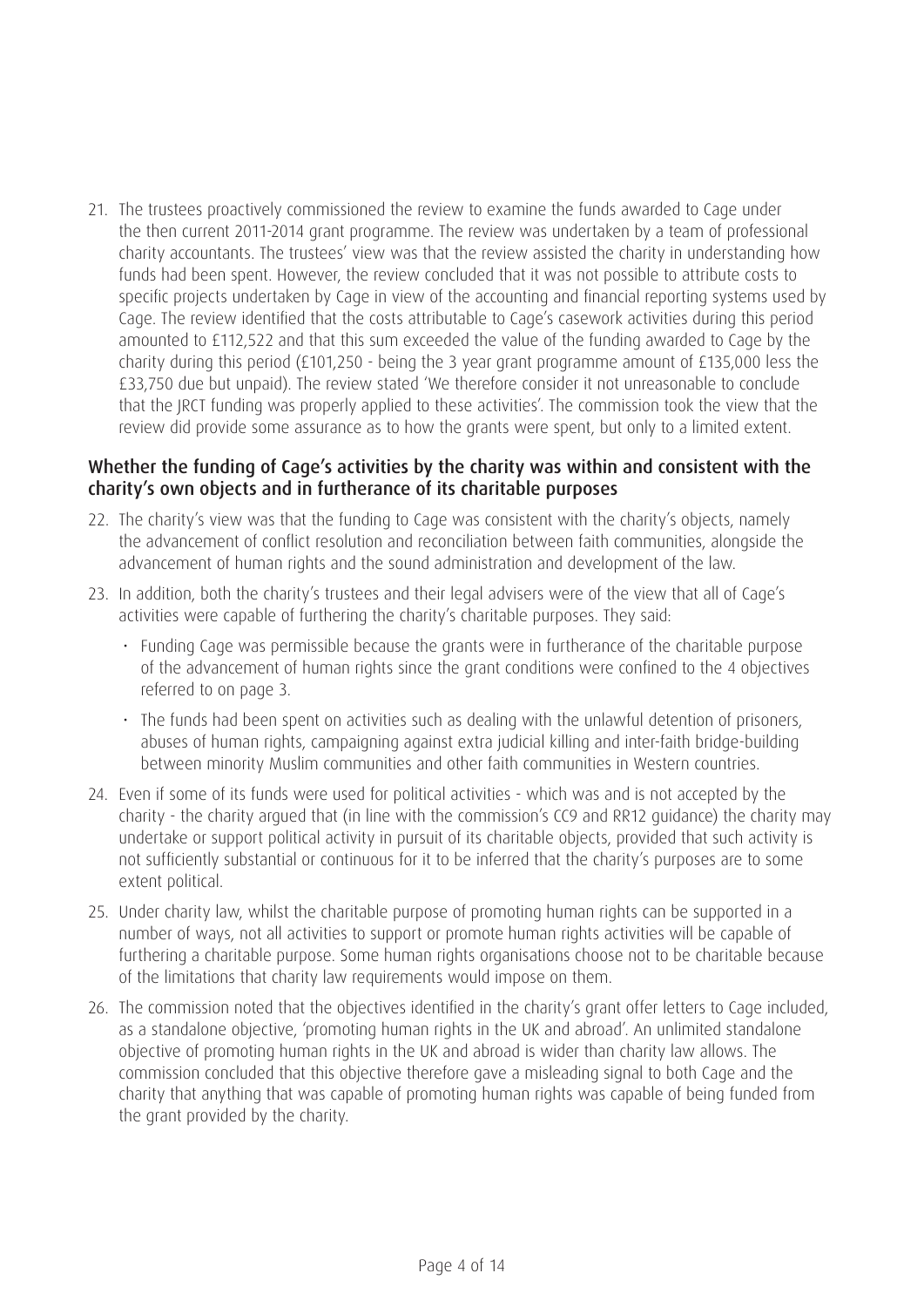- 27. Whilst the conditions of the grants offered did make it clear that grant recipient funds must only be used for charitable purposes, the commission's concern was that neither Cage nor the trustees properly understood the distinction between human rights activities which were charitable in charity law and those that were not. The commission believes the trustees were acting in good faith but that they had not sufficiently appreciated the importance of this distinction.
- 28. The commission noted that the review relied on what Cage had reported to the charity about activities which Cage had undertaken under the 2011-14 programme and which, in Cage's opinion, furthered charitable purposes. In the commission's view, it was not evident that the review had assessed whether the activities undertaken by Cage (campaigns, lobbying and individual casework) were confined to promoting human rights as understood under charity law, and which the charity would therefore have been able to support and fund.
- 29. The commission could not verify the conclusion reached by the review and the charity because the charity's audit trails monitoring the grant programmes concentrated not on whether the activities were exclusively charitable but instead on the impact of the work funded and on what Cage had learnt from carrying out those activities.
- 30. Having examined the grant and monitoring paperwork provided by the charity, as well as information on Cage's website about the nature of its work, the commission could not agree with the charity's assessment that all activities that were funded were charitable. The commission's view was that some, but not all, of Cage's activities might further a charitable purpose. Cage's work on counter terrorism issues, for example, did not appear to be limited to or entirely related to human rights issues. Moreover, in the absence of robust monitoring, there was nothing to constrain Cage, given that it is not a charity, from using the grant funds to carry out activities that did not further a charitable purpose.
- 31. As noted previously, the commission believes the trustees were acting in good faith and that it was the charity's intention exclusively to fund programmes capable of furthering charitable purposes. However, this can only be the case if all activities funded are capable of furthering charitable purposes. The commission was not convinced (i) that the trustees and Cage had understood what activities might or might not be capable of furthering charitable purposes and (ii) that, even if they had understood this, the trustees would have been able to satisfy themselves that the grant was spent exclusively on charitable purposes without more robust monitoring on their part.
- 32. The commission's view was that a proportionate regulatory response was to ensure that, in future, grants were awarded for, and through effective monitoring, demonstrated to have been used for, exclusively charitable purposes.

### Whether the trustees had complied with their legal duties and responsibilities as trustees

### Funding of 'core costs'/'core organisational costs'

33. Funding of a non-charity's general running costs (or 'core' costs), such as administration or staffing costs which are not directly connected to the activities that the charity is funding presents potential difficulty. First, this funding could be used to support activities and outcomes that are outside the charity's objects or that may not be charitable in law. Secondly, this funding could confer a private (ie non-charitable) benefit on the non-charity, its staff or board members.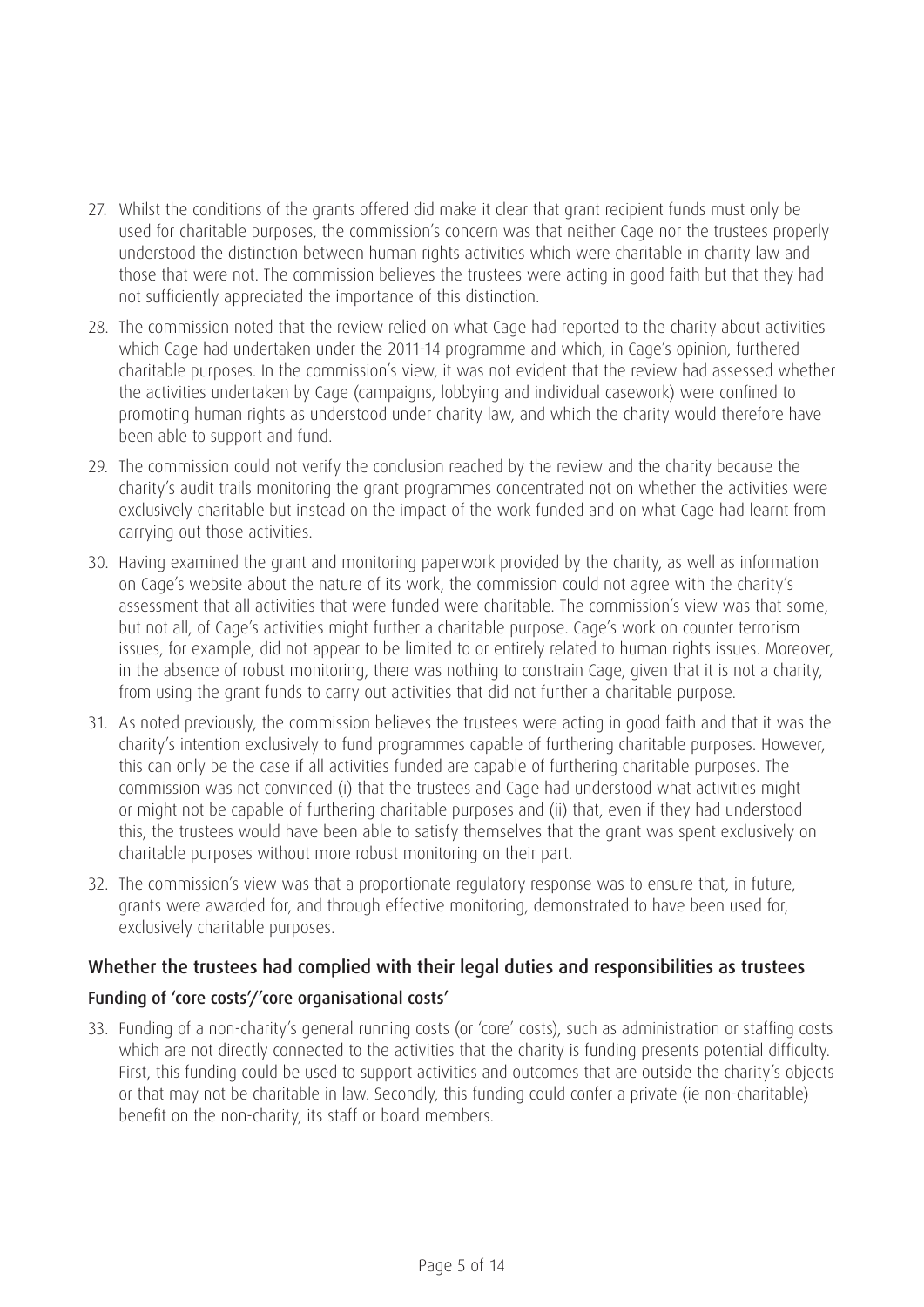- 34. In this case, from the paperwork examined, it was not clear to the commission what organisational running costs the charity had funded. Both the 2007 and 2008-2011 grants made reference to salaries. The papers for the 2008-2011 grant programme made reference to 'core funding' and to a £120,000 3 year award for 'core organisational costs'. The 2011-2014 grant programme awarded a 3 year total of £135,000, again referring to 'core costs', although it also reiterated the objectives for which this funding was to be used.
- 35. The charity said that the 2008 grant was 'inaccurately expressed in shorthand in the grant acceptance form as being for 'core organisational costs'. However, the trustees' intention and understanding in good faith was that this referred to the costs of the core charitable activities of [Cage]'. The charity said that Cage had told them it did not want funding for Mr Begg's salary for 2008-2011 as they could secure it from other sources.
- 36. As noted, the 2007 grant was provided to employ Mr Begg to undertake a specific programme of work. It was not clear to the commission that amounts paid to Mr Begg as a salary were expended only on matters which were for exclusively charitable purposes, in particular, the advancement of human rights. Even though the review covered the 2011-2014 period, it referred to the 2007 grant and stated this was 'to pay the salary costs of Mr Begg' without specifying that such salary costs would only be paid to the extent they were incurred on matters which were in pursuance of the charitable purpose of the advancement of human rights. According to Cage's accounts, Mr Begg was a director of Cage around the time of the 2007 grant and appeared to have a wider role in Cage than carrying out activities for the purpose of the advancement of human rights and interfaith work. There were also other references in the grants' paperwork to paying for other staffing costs in relation to casework; again, given that the casework may or may not have been confined to cases for the charitable purpose of advancing human rights, it was not clear that all of the funds were restricted for use for exclusively charitable purposes.
- 37. In addition, under the 2007 grant, the charity agreed to pay for additional legal advice for Cage 'to develop an appropriate constitutional framework (up to £10,000)'. The commission was of the view that it was not clear that the charity could have provided funds to assist with the incorporation of Cage, as a non-charitable company.
- 38. The commission decided that it was not proportionate to pursue these historical payments made to Cage for the following reasons: the length of time which had elapsed since the charity made the grants which included staffing and general costs; the provision of some evidence that some of Cage's activities might further charitable purposes; the fact that the charity had taken legal advice. However, the commission made clear to the trustees that they could not continue to fund the core central general operational and staffing costs of Cage.

#### Grant making and due diligence

39. The charity had in place a standard grant agreement in respect of Cage, which stated the 4 objectives for which the grants could be used, namely those referred to in paragraph 16, and that the money should be used for charitable purposes.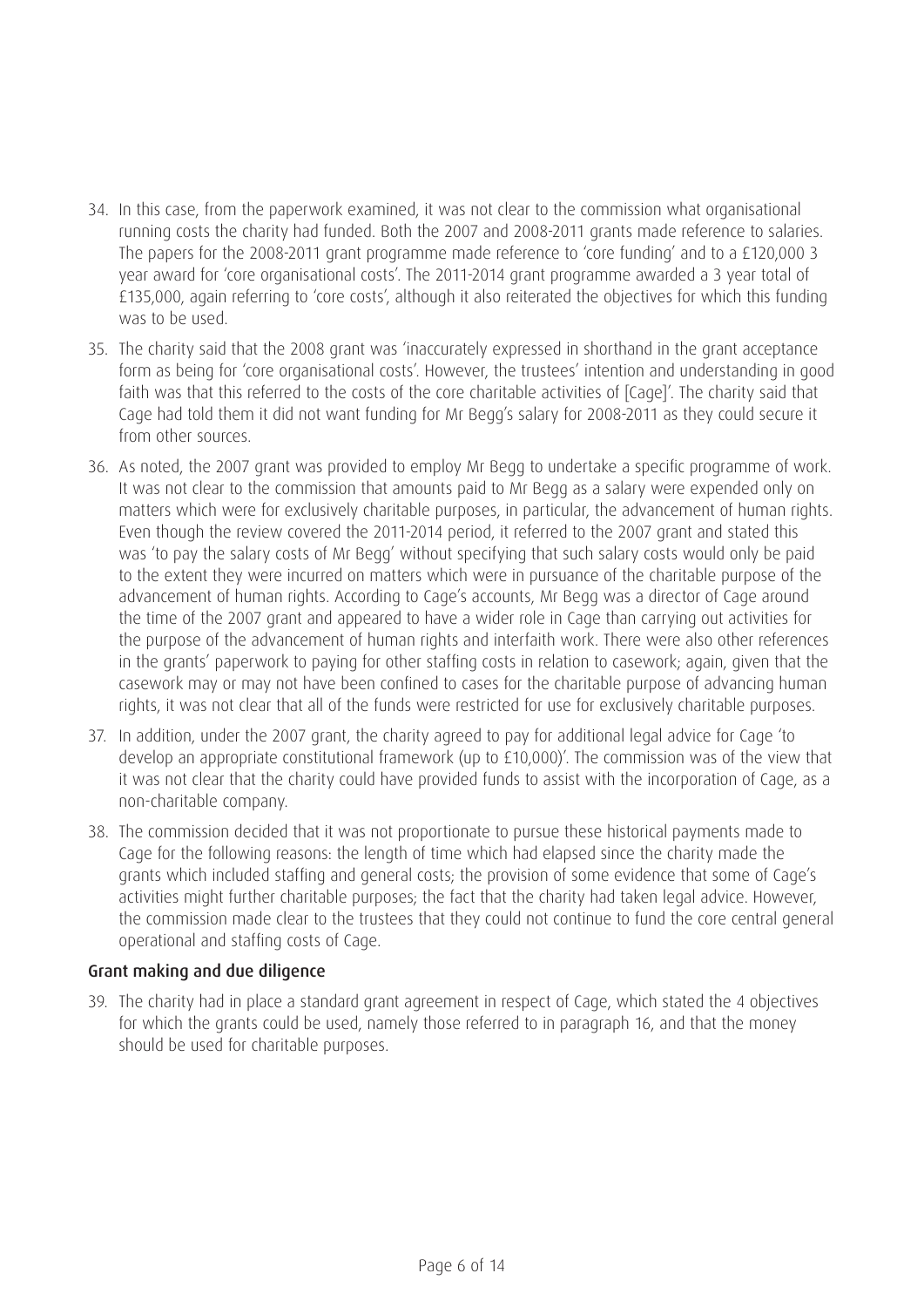- 40. The commission was of the view that the charity has a sound core grant making process at the due diligence and award stages and its processes are appropriate to the volume of grants it makes. It was also of the view that the charity's application and assessment processes include elements of good practice including:
	- A staff filtering process which ensured applications matched the charity's current priorities; it was evident that this worked as a filter - some applications did not reach the next stage.
	- Face-to-face meetings between the charity (including at least one trustee) and the applicants were held for significant applications. This demonstrated a tailored, risk-based and proportionate approach.
	- All grant decisions were authorised by the trustees.
- 41. Where a charity funds controversial or unpopular causes or an organisation is engaged in high profile (and potentially controversial) activities, the trustees must consider the reputational and other risks to the charity and must conduct a commensurate level of due diligence and assurance.
- 42. The charity did carry out some due diligence and assessment of the reputational risks associated with funding Cage. Minutes of trustee meetings in 2010 and 2011 show that the trustees were aware of allegations by critics of Cage that it had close links to terrorists and that Cage had denied those allegations. The charity had also discussed the criticisms with Cage and received repeated assurance that Cage denounced terrorism and endorsed human rights standards. The trustees agreed at the time to offer moral support to Cage, not to enter into public debate, but to prepare a defensive statement if necessary. The trustees also told the commission that a number of respected organisations and individuals had supported or worked closely with Cage including human rights lawyers, human rights NGOs, US military lawyers and other civil society organisations.
- 43. The trustees told the commission that the charity often funds charitable causes which may be unpopular with some parts of the public, precisely because these causes can often be those in greatest need of support. The charity argued that this is in line with the intentions of its founder, Joseph Rowntree, and the charity's Quaker values.
- 44. The charity also argued that its strong reputation amongst philanthropic foundations and wider civil society is largely based on the charity's willingness to support innovative and unpopular causes.
- 45. The commission made clear that when funding high profile, unpopular or controversial causes or organisations the charity should regularly review its due diligence.

#### Monitoring and reporting

- 46. The charity's approach had been to conduct due diligence processes at the grant application stage and then to apply a relatively lighter touch to reporting and monitoring. The charity trustees informed the commission that its view was that over-bearing monitoring processes can be counter-productive and can prevent organisations from being effective in achieving their objectives.
- 47. The commission understands the points made by the trustees about proportionality, balancing the costs of monitoring and not having an overbearing process; however, the trustees are under a duty to ensure funds are properly and lawfully spent. The commission concluded that the charity needed to tighten up its monitoring of grants, particularly to non-charitable bodies and for activities such as the promotion of human rights where only some of such activities are charitable in law.
- 48. The charity informed the commission that its practice is to request a formal closing report at the end of the grant period, as well as obtaining annual accounts during the funding period. The commission recognised this as good practice. The charity's staff also visits grantees at least once a year.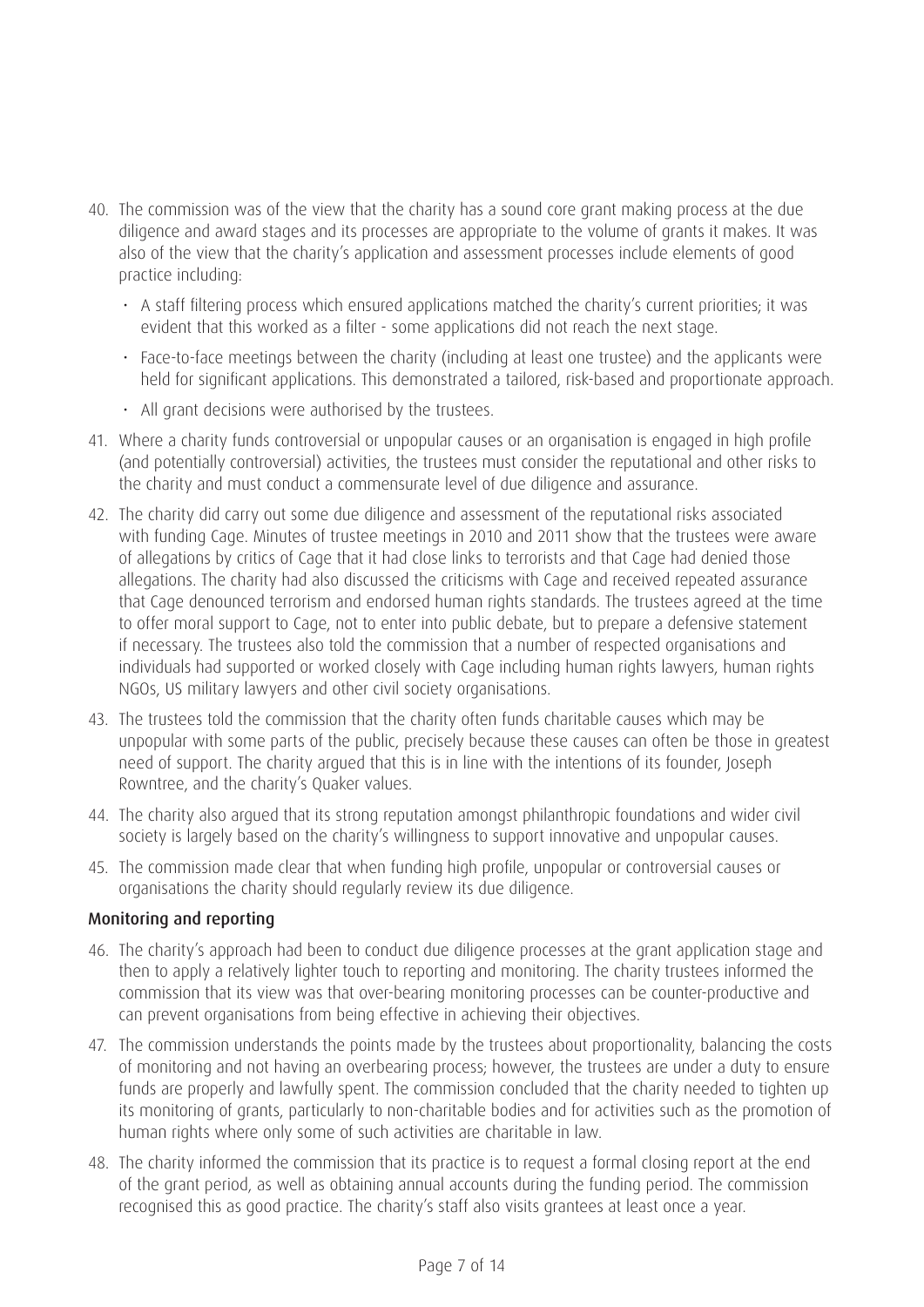- 49. In respect of the grants made to Cage, the charity received formal closing reports on the 2007 and 2008-2011 grants and annual accounts as these fell due. The charity informed the commission that:
	- Staff met regularly with Cage throughout the funding period including 3 face-to-face meetings between September 2013 and April 2014.
	- Staff and trustees from the charity also attended some of Cage's events as part of the charity's monitoring process and to ensure that public statements were non-judgemental and conciliatory.
	- The charity requested some additional information by telephone and email from Cage about how the funds were spent.
- 50. The commission's view was that the reporting requirements specified in the grant conditions were not strong enough in this particular case. The commission was of the view that, to comply with the duty of prudence, the trustees should have requested written annual update reports in respect of the grants to Cage, especially as the charity was funding a non-charitable organisation, to complement the receipt of annual accounts, closing grant reports and face-to-face discussions. The commission was also of the view that the charity needed to strengthen its monitoring processes so that it could reduce the future risk of its charitable funds being spent in furtherance of non-charitable purposes and that the trustees should have exercised closer scrutiny of expenditure and activities undertaken by the grant recipient in areas where the boundaries between what may be regarded as charitable, or not, may not be straightforward.

# Regulatory advice given

- 51. The commission provided regulatory advice and guidance to the trustees on a number of matters including: the promotion of human rights as a charitable purpose, the importance of monitoring funding and activities, and the importance of conducting adequate due diligence of grant recipients.
- 52. The trustees were advised to take the following steps to improve their internal procedures:
	- Strengthen the charity's grant application terms to cover the possibility when giving to noncharitable entities - that funds may be spent in furtherance of non-charitable purposes. Terms should cover the issue of how the recipient should ensure charitable funds are applied only for charitable purposes, and not for the general/non-charitable purposes of the non-charity. They should also cover 'claw back' arrangements, where the charity can take steps to recover funds where evidence is not provided by the recipient that such funds have been spent exclusively on activities in furtherance of a charitable purpose.
	- Strengthen their monitoring processes to include adopting a dip-testing policy to monitor grants more effectively - particularly where funds have been provided to non-charitable entities - so they can have greater assurance that funds have been properly applied. This monitoring should be risk-based so that, where the risks are higher, more steps are taken to verify explanations and expenditure.
	- Consider drawing up a specific policy for funding recipients where the charitable purpose is linked to the advancement of human rights. This area can be more difficult than other types of funding and the commission's recommendation was that, if the charity plans regular funding of projects in this field, the charity would be best served by a statement of policy to provide clarity for the future.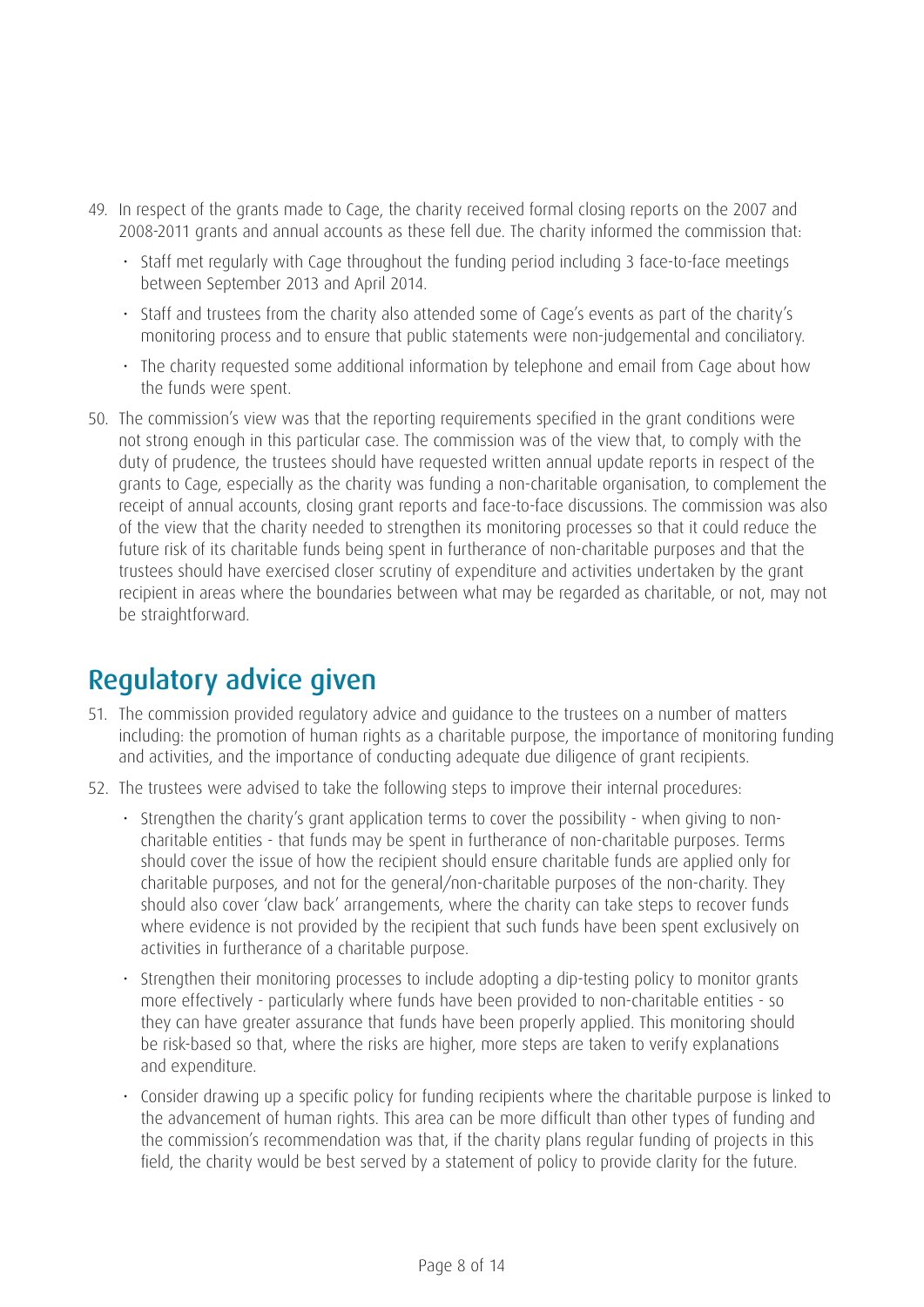- 53. In its letter of November 2014 setting out its findings, the commission urged the trustees to exercise extreme caution before releasing any further funds to Cage, notwithstanding their possible legal obligations under the then current grant programme. The commission made absolutely clear to the trustees that the charity could not, whether committed or not, fund the core central general operational and staffing costs of Cage in future. If they did, they would be in breach of trust.
- 54. The commission also advised that if the charity was legally committed under the terms of the existing grant, it would have to insist on a recalibration and ring-fencing of the grant. If the grant was ringfenced, the charity could only fund narrow, specific programmes of work where it was absolutely clear and without doubt that all of the activities in the specific programmes were exclusively charitable. The charity needed to be alert to the commission's views on where the boundaries of charitable human rights activities lie and recognise the difficulty in this area.
- 55. The commission further advised that even if the trustees could be satisfied the grant was confined to exclusively charitable activities, Cage itself is an organisation which had, and would continue to, attract controversy. The charity would need to consider afresh the risks of entering into a future continued partnership with it. The trustees would have to be convinced that they were discharging their wider due diligence responsibilities.
- 56. The commission confirmed that it would scrutinise the trustees' decision-making in relation to any future decision to fund Cage.

# Steps taken by the charity

- 57. The trustees generally accepted the regulatory advice and guidance provided by the commission except as regards the commission's interpretation around the detail of charitable funding of human rights purposes.
- 58. In particular, they accepted that:
	- Their grant offer letters could have been improved to specify more clearly the manner in which the charity's funds should be used and that clearer requirements to ring-fence funding for exclusively charitable purposes would have been helpful.
	- The charity should have ensured that formal annual written update reports were received from Cage during the period of its funding to complement the face-to-face meetings and other contact it had with it.
- 59. During the period of the commission's engagement the trustees proactively took a number of steps to improve the charity's processes and procedures, including:
	- Carrying out an overall review of the charity's grant-making procedures, to ensure that they are sufficiently robust with respect to all applicable categories of grant recipients.
	- Approving an internal policy document on making grants to organisations that are not charities.
	- On the commission's recommendation, approving an internal guidance note on making grants for the advancement of human rights.
	- Taking a number of steps to strengthen its due diligence when making grants to non-charitable bodies.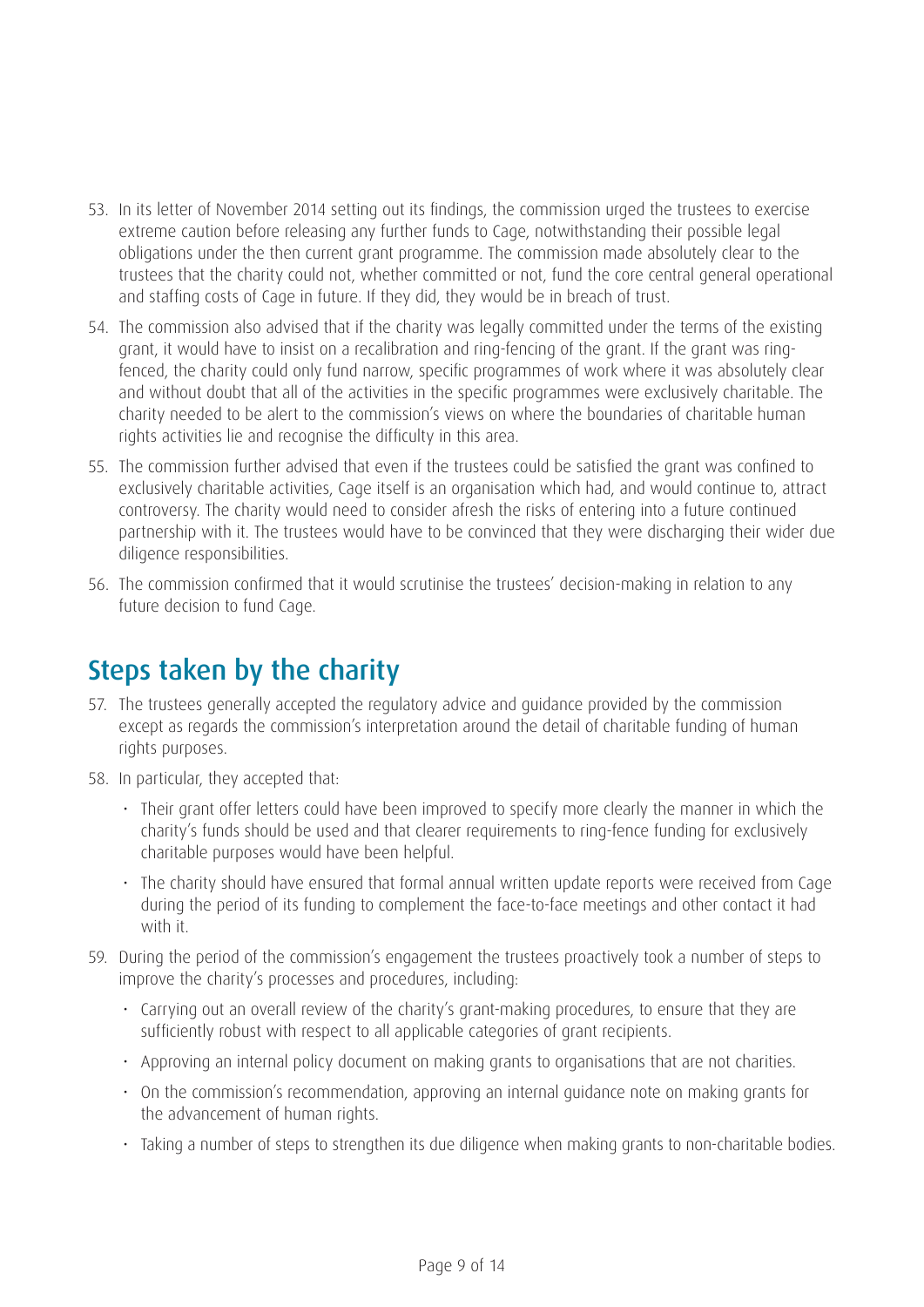- Reviewing the charity's standard grant agreements, including to make it clearer that, during any multi-year grant, an annual written narrative progress report is required.
- Introducing new procedures which systematically request monitoring reports and track compliance (in addition to the requirement for a copy of statutory annual accounts that separately identify the charity's grant).
- Strengthening the financial reporting required from grant recipients which are not charities ensuring that where a grant is restricted to particular purposes or activities, a financial report is received for each year of the grant to show how grant funds have been spent.
- Making it clearer in grant conditions that funding will be suspended, terminated or clawed back if the trustees have reasonable grounds to believe that payments cannot, will not, or have not been used to further the stated charitable purposes.

# Conclusions

- 60. The commission believes it was the charity's intention to fund programmes that were capable of furthering charitable purposes. The charity had a sound core grant making process at the due diligence and award stage which included elements of good practice such as a filtering process, face-to-face contact with prospective recipients, and a written heads of terms specifying the charitable purposes.
- 61. The charity's grants to Cage were intended for activities which were capable of furthering the charity's charitable purposes but, in the absence of sufficient information regarding those activities, it is difficult to form a more definitive conclusion.
- 62. It is difficult to see how in these circumstances the trustees could have been sufficiently assured that the monies given to Cage were used for charitable purposes, particularly as Cage is not a charity and not all of its activities furthered charitable purposes.
- 63. The charity's monitoring and reporting requirements were not robust enough in this particular case. A proportionate approach is perfectly acceptable, that is: differing levels of attention and care for different types of organisations, or sums of money, or for certain purposes, or in certain countries. But the higher the risks and the more features identified as being difficult, the more the trustees should do.
- 64. The trustees needed to conduct more robust and more regular due diligence in respect of grant recipients, in particular non-charitable grant recipients.
- 65. The commission concluded that the charity needed to make improvements to its processes and procedures, to ensure robust scrutiny and control of funds, particularly when giving grants to non-charitable bodies. The trustees also needed to ensure that they could demonstrate that they had discharged their legal duties and responsibilities, in terms of appropriate due diligence and monitoring, to ensure that grant funding was used only in furtherance of exclusively charitable purposes. The commission notes that the trustees of the charity have since addressed this.
- 66. During the regulatory case, the trustees engaged positively with the commission and the charity showed a clear willingness to improve aspects of its processes.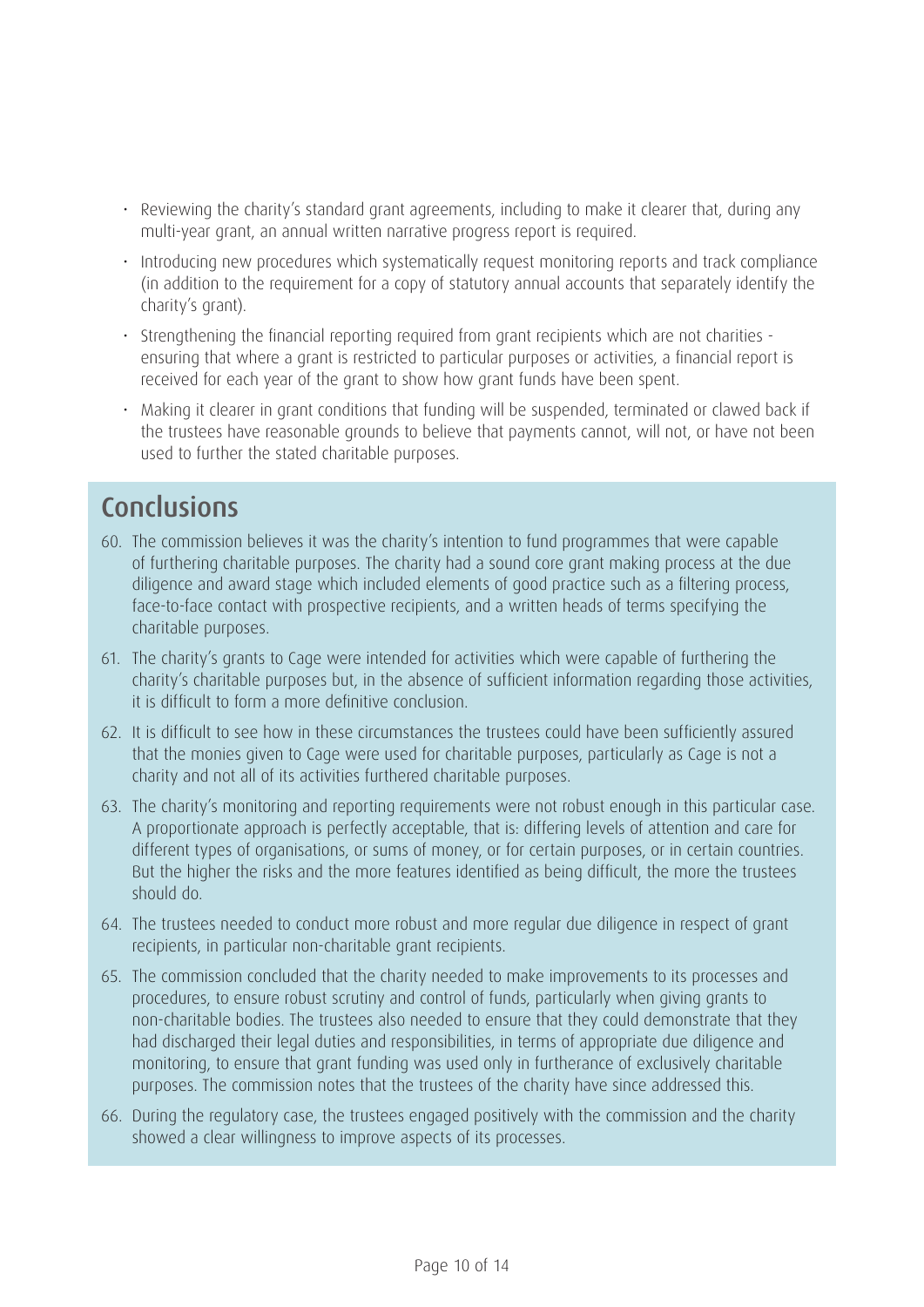### Subsequent events

- 67. The substantive stage of the commission's engagement with the charity ended in November 2014. The publication of this report was delayed, with the charity's agreement, pending:
	- The conclusion of a separate case, on similar issues, with The Roddick Foundation in order to ensure a fair and consistent approach, to allow the commission to conclude that case, and to allow the 2 reports to be published simultaneously.
	- The conclusion of court proceedings brought by Cage challenging the commission's engagement with the charity.
- 68. After the end of the commission's substantive engagement in November 2014 and before the publication of this report, various public statements were made by Cage, including at a press conference on 26 February 2015, about Mohammed Emwazi. Those statements attracted public criticism and concern about the charity's funding of Cage. On 27 February 2015, the charity issued a statement in response to comment about its funding of Cage**3**.
- 69. The commission re-engaged with the charity on 2 March 2015 to seek urgent assurances about:
	- The current position as regards the charity's relationship with Cage and its activities both financial and otherwise.
	- Whether the charity intended to make any further payments under the 2011-2014 programme.
	- If there were any future proposals, the basis of any new or contemplated links or funding programmes with Cage.
	- Whether the charity had already contacted Cage in light of the previous week's events to clarify whether any of its funds had been used by Cage to support Mohammed Emwazi and, if not, whether it would now do so.
- 70. The commission referred to its letter of November 2014 setting out its earlier findings and providing regulatory advice to the trustees, in particular urging the trustees to exercise extreme caution before making any payments to Cage. See paragraph 53.
- 71. The commission's view expressed to the charity was that, in light of the statements made by Cage and the public reaction to them, clear questions arose for a charity considering funding Cage's activities as to how the trustees could comply with their legal duties as charity trustees. The commission expressed the view that there would be significant reputational damage to any charity intending to fund Cage at that time and that it was difficult to see how trustees of a charity could justify taking such risks while complying with their legal duties of prudence and of protecting the charity's assets and reputation. The commission stated its view that a breach of such duties may well expose the trustees to personal liability.
- 72. The commission stated that, as a result, it would 'have serious regulatory concerns now of any charity that expressed an intention to fund the work of Cage'. Given this, the commission asked the charity's trustees to confirm specifically that the charity had no plans to provide further funding for Cage. The commission stated that, if satisfactory assurances were not received, it would need to consider what further regulatory action it needed to take to ensure that public trust and confidence were not eroded by this issue.

<sup>3</sup> <http://www.jrct.org.uk/userfiles/documents/JRCT%20Media%20statement%2027%20Feb%202015.pdf>.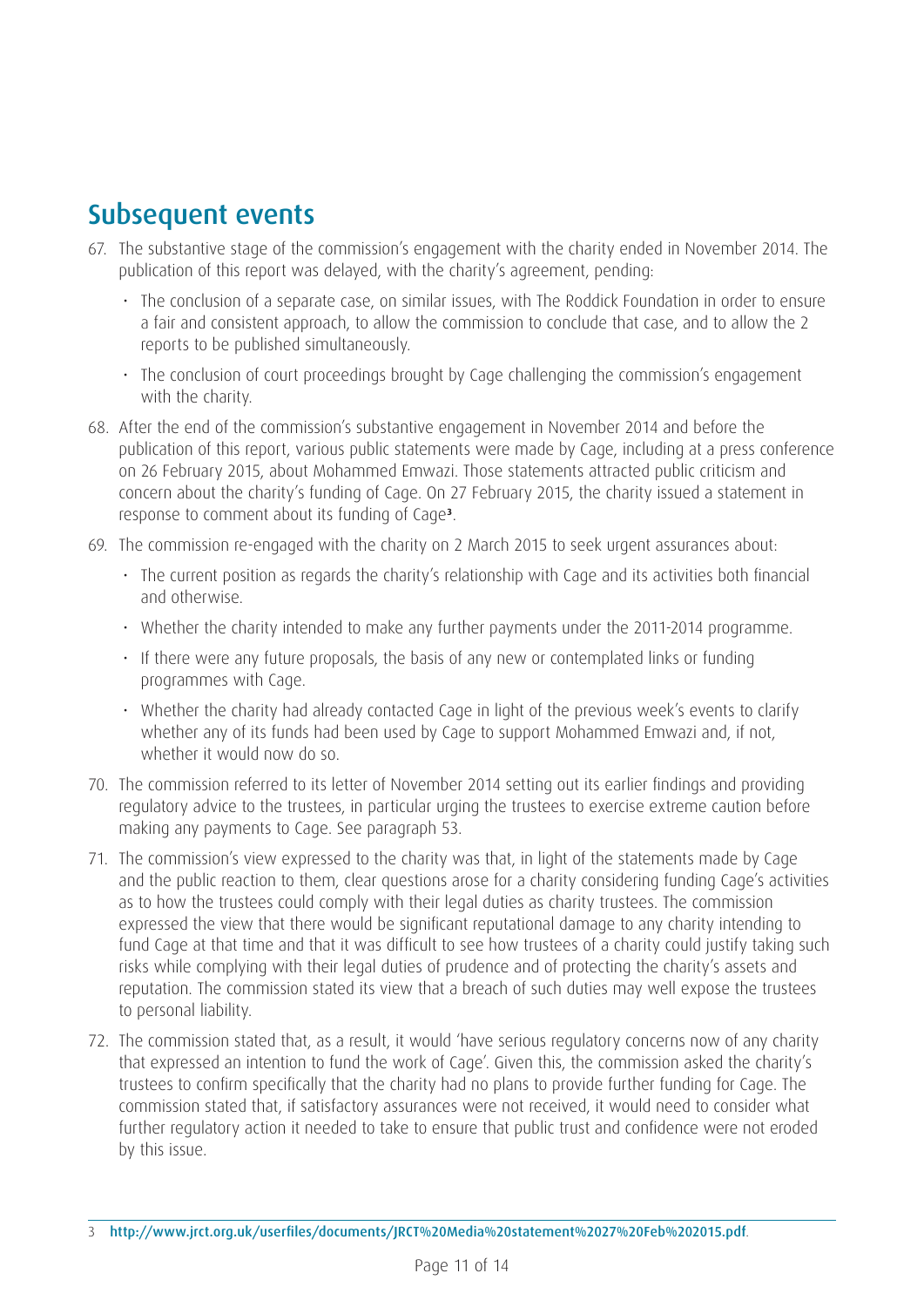- 73. The charity replied, through its solicitors, on 3 March 2015. In a detailed letter, it confirmed that it last made a grant payment to Cage in January 2014 and that it did not intend to make any further payments under the 2011-2014 grant. The trustees confirmed no funding proposals to Cage were currently under consideration and the charity had no current plans to fund Cage. The trustees also confirmed that they would ask Cage whether any of the charity's funds had been spent on casework to support Mohammed Emwazi**4**.
- 74. The trustees acknowledged the commission's regulatory interest and additional concerns in the light of [then recent] public and media interest but stated that 'the trustees are unable to give the commission a commitment that trustees will never ever wish to fund Cage at any future date and they are reluctant to fetter their discretion irrevocably and for all time with no regard for changing circumstances'. The trustees' letter went on to propose a procedure through which the trustees would actively consult the commission in writing before making a future grant award or payment to Cage.
- 75. In response, the commission sent a further letter to the trustees on 4 March 2015. The commission welcomed the confirmations given, but stated that the charity's letter did not fully address the commission's regulatory concerns and noted that the response was carefully qualified. The commission expressed the view that this was not an acceptable response in the then current circumstances. The commission noted that the response stopped short of accepting that, in the circumstances which had arisen, and in light of the trustees' legal duties and responsibilities, the charity could not fund Cage, either now or in the foreseeable future. The commission expressed concern that the trustees did not fully appreciate the gravity of this issue and the importance to them, in the best interests of the charity, of making an unequivocal response. The commission stated that the trustees' considered and unequivocal response was critical not only to protect the best interests of the charity, which had a long and distinguished tradition, but also as a reflection on the integrity of the charitable sector generally, and the public's trust and confidence in it. The commission therefore gave the charity an opportunity to reflect further on the issue.
- 76. The charity's legal adviser contacted the commission on 4 March 2015 to discuss the commission's letter of that date and to seek clarification as to what exactly was required of the charity. The commission confirmed its position by email on the same day, stating:

'You also asked me for clarification about exactly what is now required of the trust. We are expecting a straightforward confirmation that the trust, in the circumstances, agree they will not fund Cage now or in the future.

As we explained previously, the current response stops short of accepting that, in the circumstances which have now arisen, and, in light of the trustees' legal duties and responsibilities, they cannot fund Cage per se. This means either now or in the future; foreseeable in this context was not intended to indicate a caveat or exception.'

77. Following this correspondence, the charity sent a further letter to the commission on 5 March 2015, through their solicitors, providing an assurance in the following terms:

'Whilst this is an extremely difficult decision to make, in the interests of all its grantees and the other work of the trust, the trustees have therefore decided to give the commission an assurance that it will not fund Cage either now or in the future. This should not be taken as in any way modifying the trustees' previous representations as to the charitable nature of the trust's funding of Cage, but is an unequivocal assurance.'

<sup>4</sup> The charity subsequently received a statement from Cage, which it passed to the commission, that confirmed that none of the charity's funds had been spent on casework to support Mohammed Emwazi.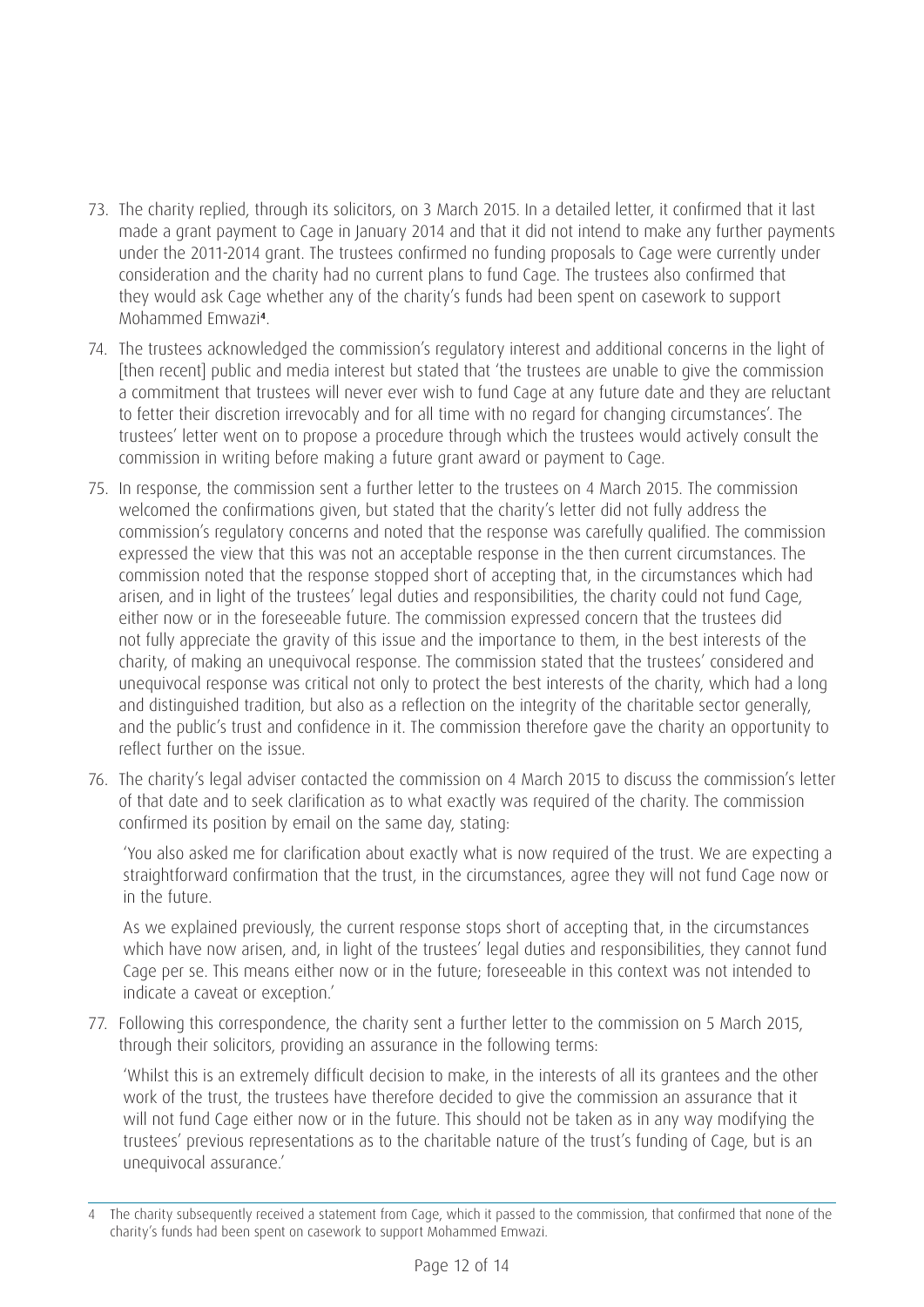- 78. In June 2015, Cage issued judicial review proceedings challenging the commission's engagement with the charity. At the charity's request, it was recognised by the court as an interested party in the proceedings, and it supported one of Cage's grounds of claim, namely that the commission had acted outside of its powers by deciding to require the charity to provide unequivocal assurances that it had ceased funding Cage and to rule out any future funding of Cage regardless of any future changing circumstances.
- 79. Cage's other 2 grounds of claim (alleged breach of human rights, and alleged procedural unfairness) were dismissed by the High Court at a hearing in July 2015.
- 80. In the course of the proceedings, it became clear that the charity and the commission had (and have) different understandings of the correspondence between them in March 2015, in particular whether:
	- the correspondence between the commission and the charity amounted to a direction to or requirement on the charity (the charity's position) or whether it was open to the trustees to decline to provide the assurance sought (the commission's position).
	- the scope of the assurances sought (or directed/required) was to rule out future funding of Cage regardless of any future changing circumstances (the charity's position) or only in the current circumstances (the commission's position).
- 81. These factual points remain in dispute, and were not resolved by the judicial review proceedings.
- 82. With the encouragement of the court at a hearing on 21 October 2015, the parties (Cage, the commission and the charity) brought the judicial review proceedings to an end by agreeing a statement (as set out in the following paragraph) and by Cage withdrawing its claim. The court made no order as to costs, and did not give a ruling or make any determination.
- 83. The statement agreed by Cage, the commission and the charity, recorded in the court order, was as follows:

'Trustees must be free to exercise their fiduciary powers and duties in light of the circumstances that exist at the time, if acting properly within their objects and powers and in the best interests of the charity. The commission does not seek to fetter charities' exercise of discretion whether to fund the charitable activities of Cage for all time, irrespective of changed circumstances.

The commission recognises that it has no power to require trustees to fetter the future exercise of their fiduciary powers under its general power to give advice and guidance. In consequence there is no obligation on the trustees of JRCT to fetter the proper and lawful exercise of their discretion in future.'

84. Following this statement, and without being prompted by the commission, the charity wrote to the commission to provide the following reassurance regarding the charity's position on the funding of Cage:

'However, in addition to the assurances given in our letters of 10 December 2014 and 3 March 2015, I can reassure the commission that JRCT trustees genuinely do not have any plans to fund Cage for the foreseeable future and would not lightly set aside the public commitment that they have made not to fund Cage again.'